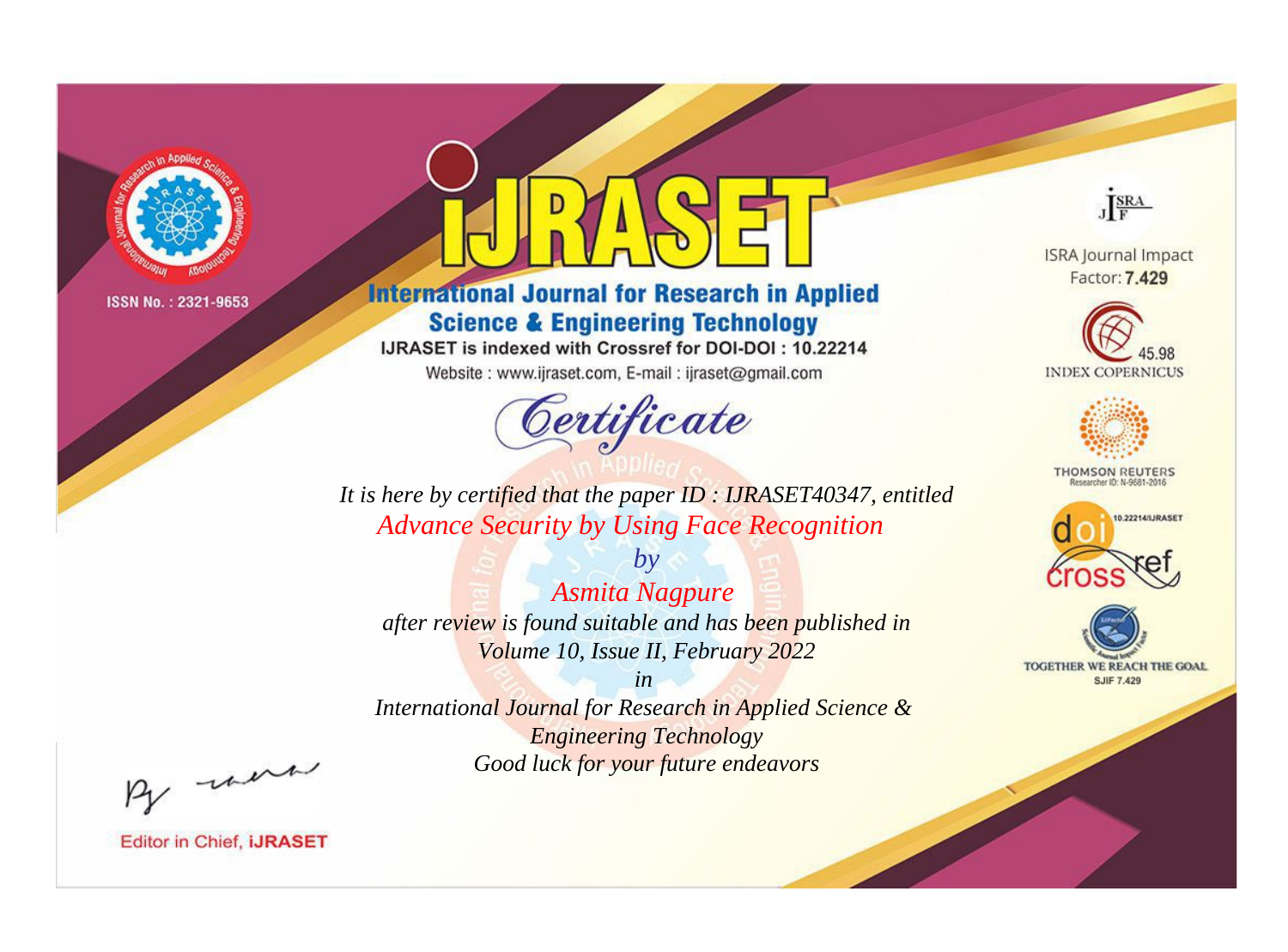

# **International Journal for Research in Applied Science & Engineering Technology**

IJRASET is indexed with Crossref for DOI-DOI: 10.22214

Website: www.ijraset.com, E-mail: ijraset@gmail.com



JERA

**ISRA Journal Impact** Factor: 7.429





**THOMSON REUTERS** 



TOGETHER WE REACH THE GOAL **SJIF 7.429** 

It is here by certified that the paper ID: IJRASET40347, entitled **Advance Security by Using Face Recognition** 

 $by$ **Mayuri Sonule** after review is found suitable and has been published in Volume 10, Issue II, February 2022

 $in$ International Journal for Research in Applied Science & **Engineering Technology** Good luck for your future endeavors

By morn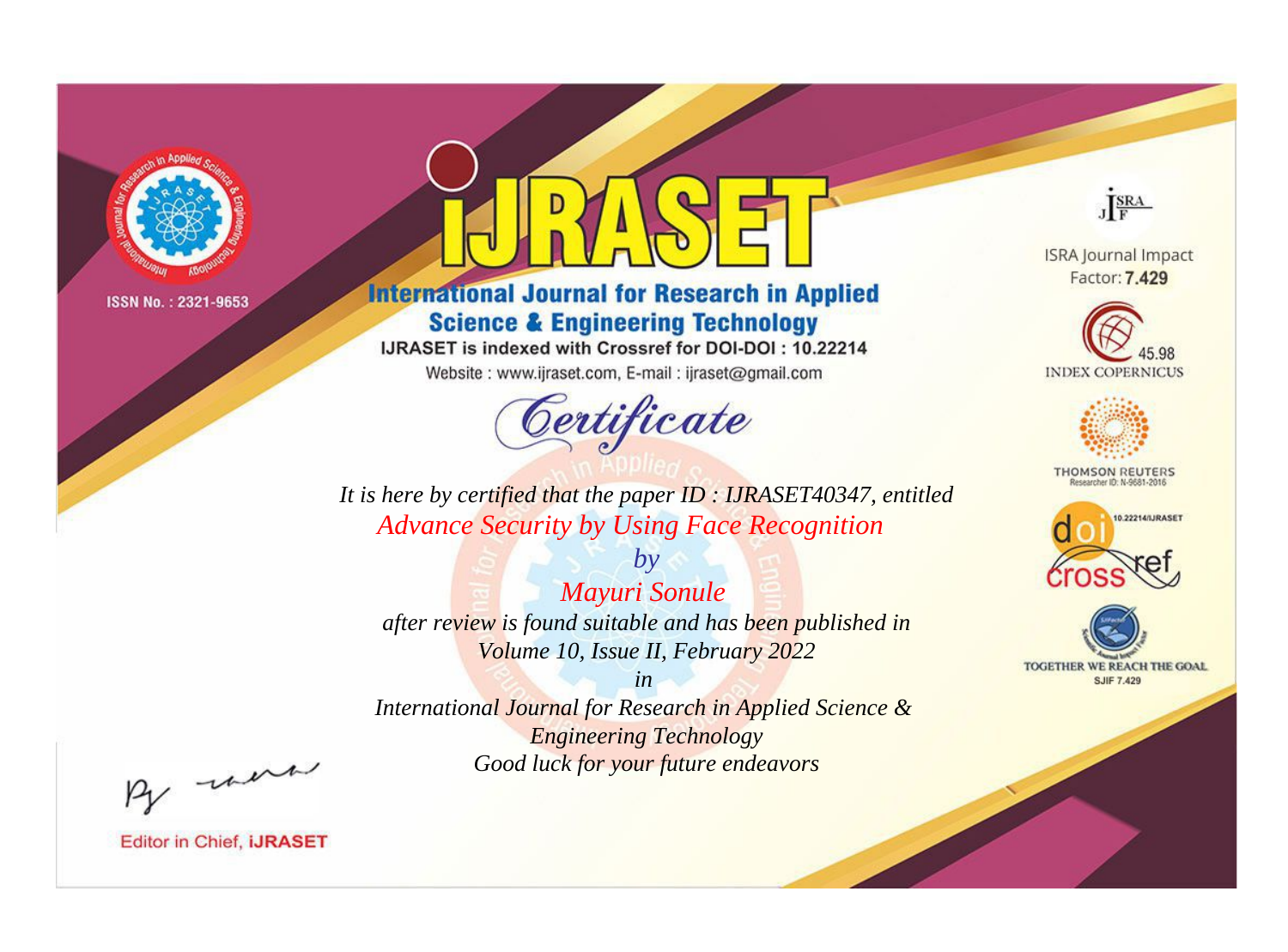

# **International Journal for Research in Applied Science & Engineering Technology**

IJRASET is indexed with Crossref for DOI-DOI: 10.22214

Website: www.ijraset.com, E-mail: ijraset@gmail.com



JERA

**ISRA Journal Impact** Factor: 7.429





**THOMSON REUTERS** 



TOGETHER WE REACH THE GOAL **SJIF 7.429** 

It is here by certified that the paper ID: IJRASET40347, entitled **Advance Security by Using Face Recognition** 

 $by$ Surja Chauhan after review is found suitable and has been published in Volume 10, Issue II, February 2022

 $in$ International Journal for Research in Applied Science & **Engineering Technology** Good luck for your future endeavors

By morn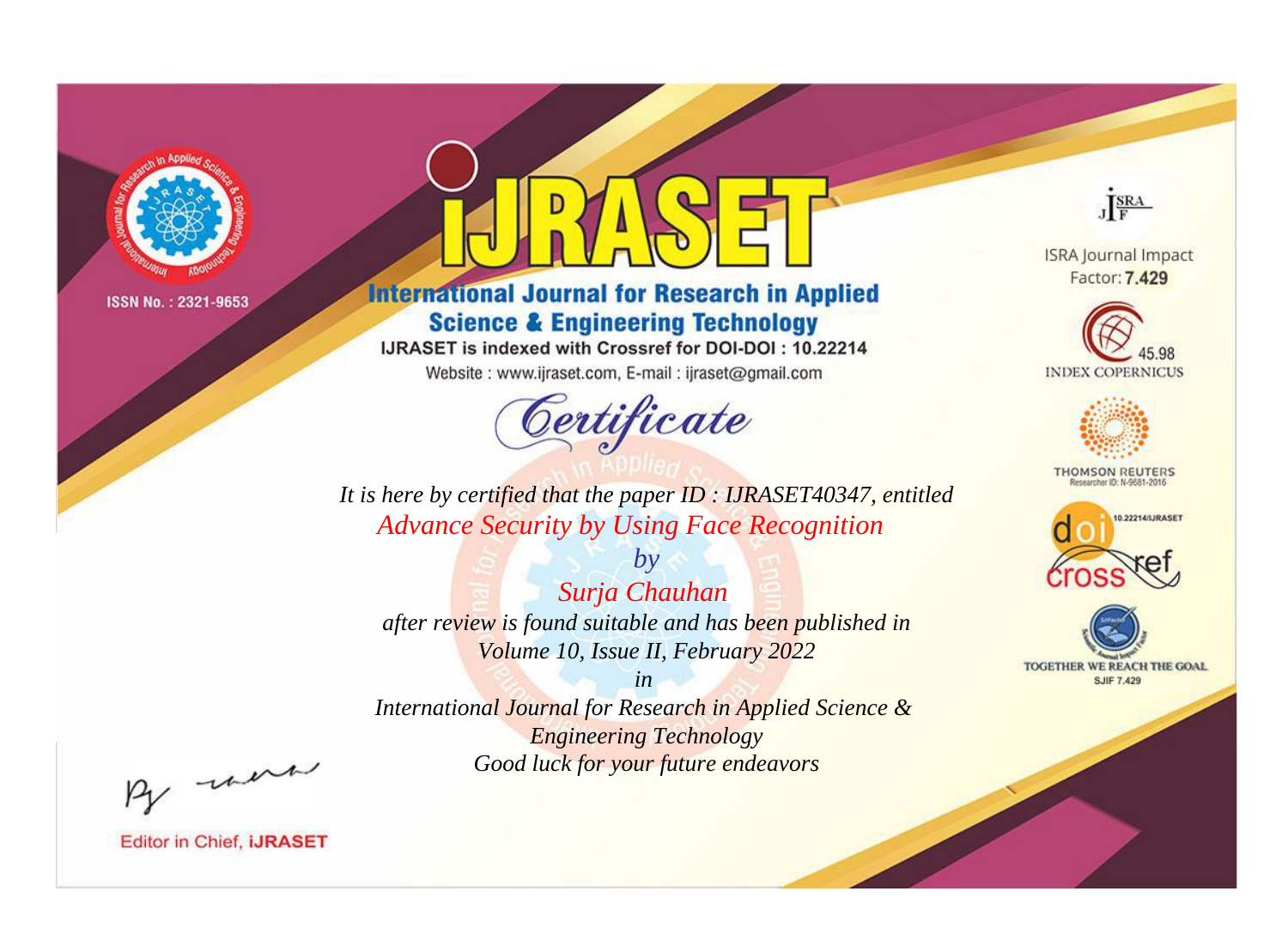

# **International Journal for Research in Applied Science & Engineering Technology**

IJRASET is indexed with Crossref for DOI-DOI: 10.22214

Website: www.ijraset.com, E-mail: ijraset@gmail.com



JERA

**ISRA Journal Impact** Factor: 7.429





**THOMSON REUTERS** 



TOGETHER WE REACH THE GOAL **SJIF 7.429** 

It is here by certified that the paper ID: IJRASET40347, entitled **Advance Security by Using Face Recognition** 

 $by$ **Shreya Bhowate** after review is found suitable and has been published in Volume 10, Issue II, February 2022

 $in$ International Journal for Research in Applied Science & **Engineering Technology** Good luck for your future endeavors

By morn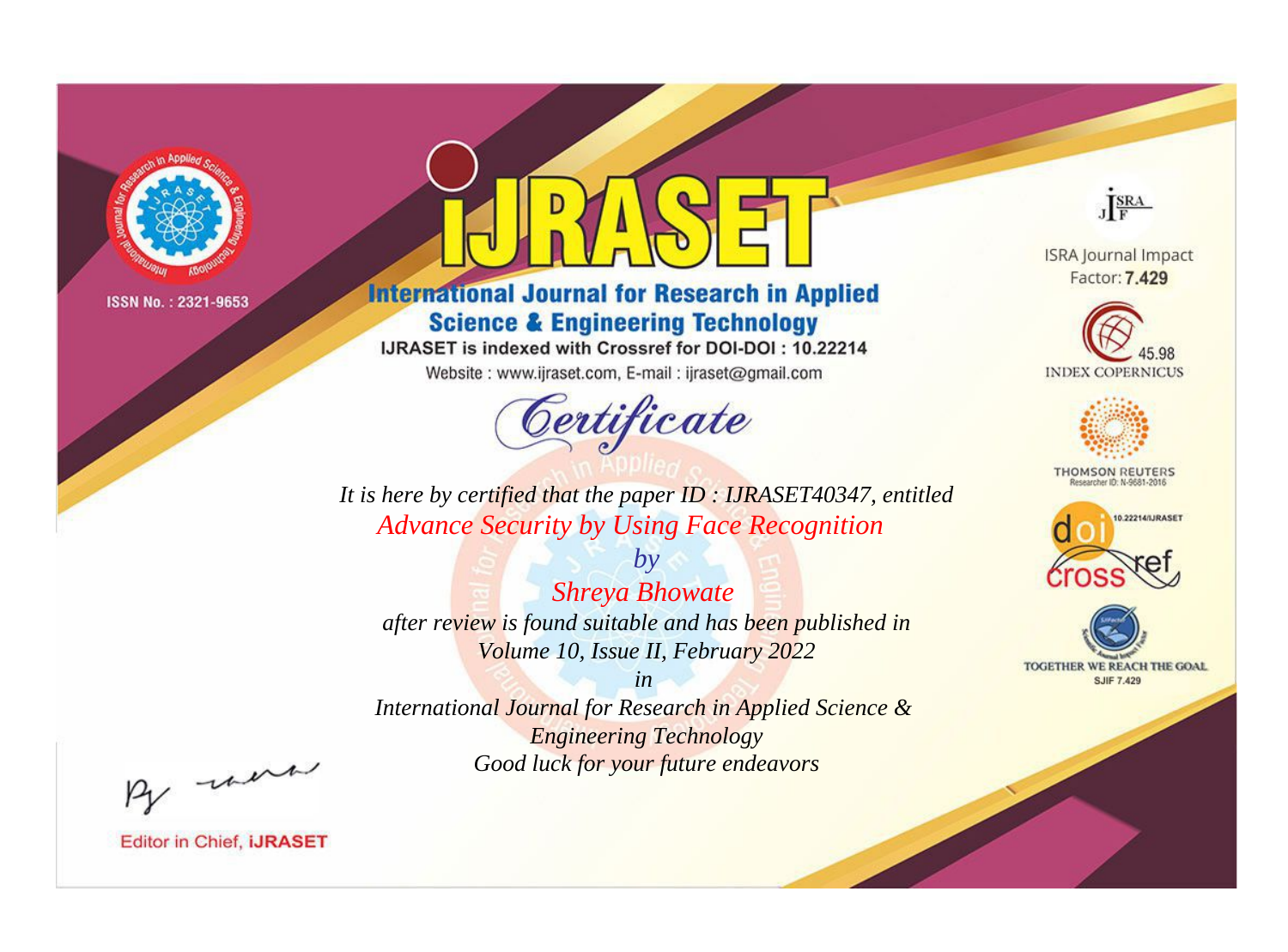

# **International Journal for Research in Applied Science & Engineering Technology**

IJRASET is indexed with Crossref for DOI-DOI: 10.22214

Website: www.ijraset.com, E-mail: ijraset@gmail.com



JERA

**ISRA Journal Impact** Factor: 7.429





**THOMSON REUTERS** 



TOGETHER WE REACH THE GOAL **SJIF 7.429** 

It is here by certified that the paper ID: IJRASET40347, entitled **Advance Security by Using Face Recognition** 

 $b\nu$ **Kunal Meshram** after review is found suitable and has been published in Volume 10, Issue II, February 2022

 $in$ International Journal for Research in Applied Science & **Engineering Technology** Good luck for your future endeavors

By morn